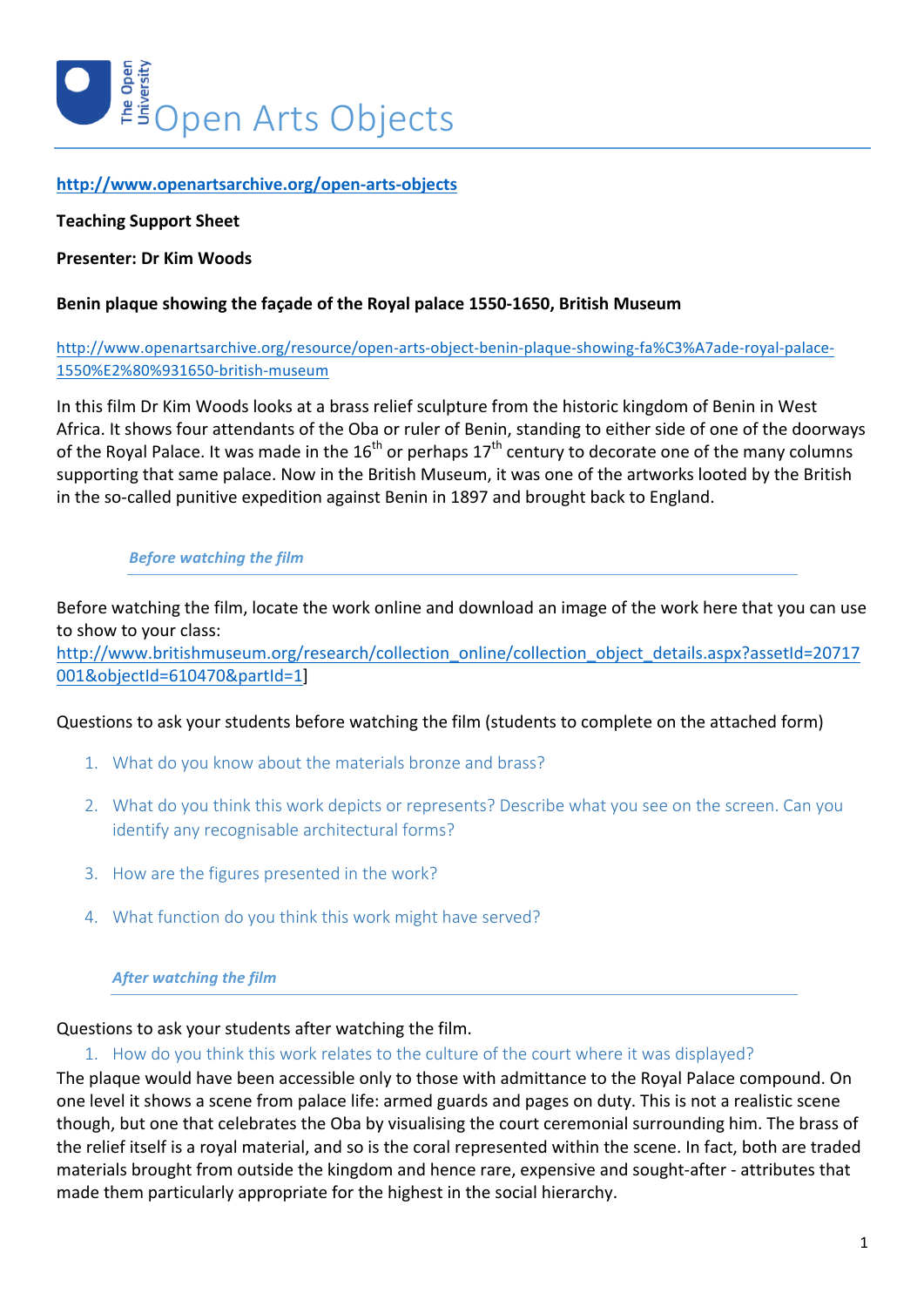2. Has the film helped you define some of the formal elements of the work? Consider scale, medium, and the treatment of the human figures.

The composition is symmetrical. The scale may not be entirely true to life, unless the palace was indeed a very low building (I think we assume the leopards are brass sculptures not real animals). While the set of the heads and the gestures holding weapons or fans are lifelike, the very short legs, and heavily-traced facial features are stylised. The artist has evoked a courtly scene without simply copying from life.

3. Does have a recognisable purpose or function? Does this relate to the time period in which it was made?

The film talks about the plaque giving internal clues to its own use  $-$  to decorate architectural elements of the palace in a way that enhanced the reputation, wealth, power and connections of the ruler. The plaque Neil McGregor explores in his History of the World in 100 objects includes Portuguese figures, which makes the point more forcefully (see link below). We cannot be sure for how many centuries the plaques were displayed in this way, just that many were discovered in a storehouse on the sack of the city in 1897.

# 4. How has this film helped you think about how and where African art should be displayed?

There is no right or wrong answer here, and this is something you might like to discuss. A selection of the brass plaques and sculptures were displayed in a big travelling exhibition entitled *Benin: Kings and Rituals*. *Court Arts from Nigeria* in 2007, but the way they were displayed changed from venue to venue, often as ethnological objects but separated out as works of art at the Musée du Quai Branly in Paris.

# 5. What is its relevance for today?

Repatriation, illegal appropriation and the political connotations of art are still relevant issues today. The film refers to the Parthenon Marbles and students might have a view on the repatriation issue. A brass sculpture of a cockerel from Benin was until recently displayed in the Hall of Jesus College Cambridge as a symbol and play on the name of the founder of the College, Bishop Alcock of Ely. In 2016 Cambridge students demanded that it be taken down and argued for its repatriation.

https://www.theguardian.com/education/2016/mar/08/benin-bronze-row-cambridge-college-removescockerel

# *Comparative analysis*

I suggest comparing this with Ghiberti's competition piece for the Florence Baptistery Doors dating from 1401 now in the Museo Nazionale del Bargello, Florence. This is also a brass relief (though often described as bronze), its size is similar and it also served the purpose of adorning a public building. Its mode of representation is very different though in the classicizing ideal body of Isaac and in its dramatic narrative. It is a well-known work, easy to find out about on the web. For example, here:

https://www.khanacademy.org/humanities/renaissance-reformation/early-renaissance1/sculpturearchitecture-florence/v/brunelleschi-ghiberti-sacrifice-of-isaac-competition-panels-1401-2

### *Online Activity*

You have a choice here, depending on how much time you have and what your interests are.

If you would like to follow up issues of displaying Benin art as ethnic artefacts or as art object, then watch the film and listen to the podcasts at OpenLearn:

http://www.open.edu/openlearn/history-the-arts/the-arts-past-and-present-the-benin-bronze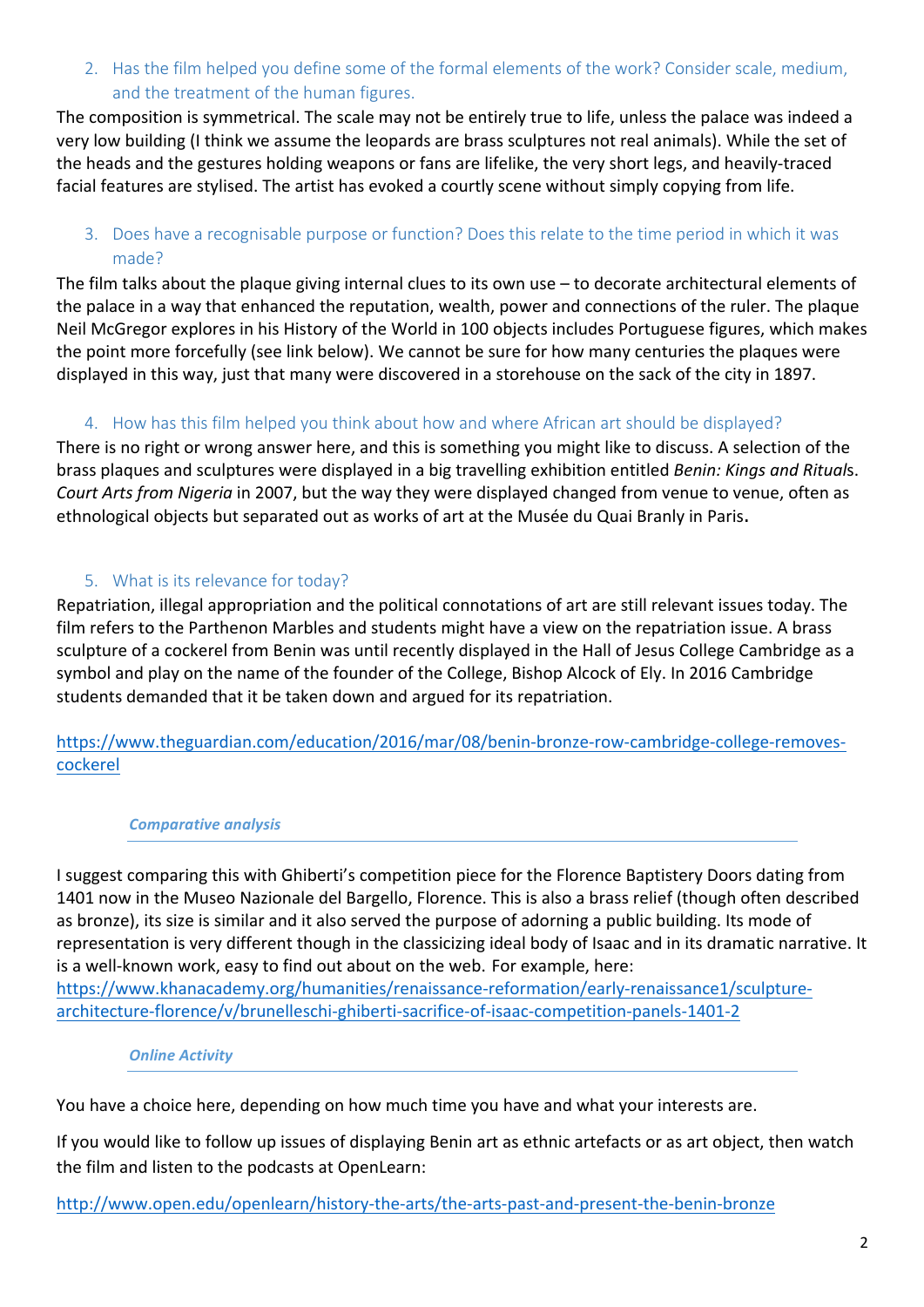If you would like to find out more about Benin plaques and their historical contexts then go to The History of the World in 100 Objects originally broadcast by Neil Macgregor, and the accompanying information.

http://www.bbc.co.uk/ahistoryoftheworld/objects/rmAT6B7zTZCGACd7i7l6Wg

# Bibliography

Barbara Plankensteiner (ed.), *Benin: kings and rituals: court arts from Nigeria*, Ghent: Snoeck, 2007 (this is the big exhibition catalogue from the 2007 Benin exhibition, which may be available in some libraries).

Paula Girschick Ben-Amos, *The art of Benin*, Rev. ed., London: British Museum Press 1995.

Suzanne Preston Blier, *The royal arts of Africa: the majesty of form*, London: Lawrence King 1998

# *Resources online*

There is a short essay on Benin that tells you a little more about the African Kingdom of Benin and its trade with the Portuguese.

https://www.britishmuseum.org/PDF/british\_museum\_benin\_art.pdf

You might also like to try browsing Benin in the Heilbrunn timeline under chronology, works of art and essays. http://www.metmuseum.org/toah/

There are sculptures from Benin outside London, so take a look at the website of your local museum or gallery. 

| Works of art         | Sacrifice of Isaac by Lorenzo Ghiberti                                                                                                                                             | Benin plaque                                                                                                                                                                                            |
|----------------------|------------------------------------------------------------------------------------------------------------------------------------------------------------------------------------|---------------------------------------------------------------------------------------------------------------------------------------------------------------------------------------------------------|
| date                 | 1401                                                                                                                                                                               | 1550-1650                                                                                                                                                                                               |
| What is it?          | Sculpted relief                                                                                                                                                                    | Sculpted relief                                                                                                                                                                                         |
| material             | <b>Brass</b>                                                                                                                                                                       | <b>Brass</b>                                                                                                                                                                                            |
| Size/scale           | 45 x 38cm                                                                                                                                                                          | 55 x 39cm                                                                                                                                                                                               |
| Subject<br>matter    | Abraham's sacrifice of his son Isaac (The Bible, Old<br>Testament, Book of Genesis chapter 22). This is a<br>narrative $-$ it tells a story.                                       | Palace guards and pages by a<br>doorway of the palace at Benin. This<br>is not a narrative $-$ there is no story<br>here and no specific moment<br>depicted, instead it represents court<br>ceremonial. |
| Original<br>location | A competition piece to win (successfully) the<br>commission for a set of bronze doors of the<br>Baptistery in Florence, Italy, but not actually part of<br>those doors in the end. | Decorating the architecture of the<br>royal palace at Benin.                                                                                                                                            |

Comparative Analysis Table